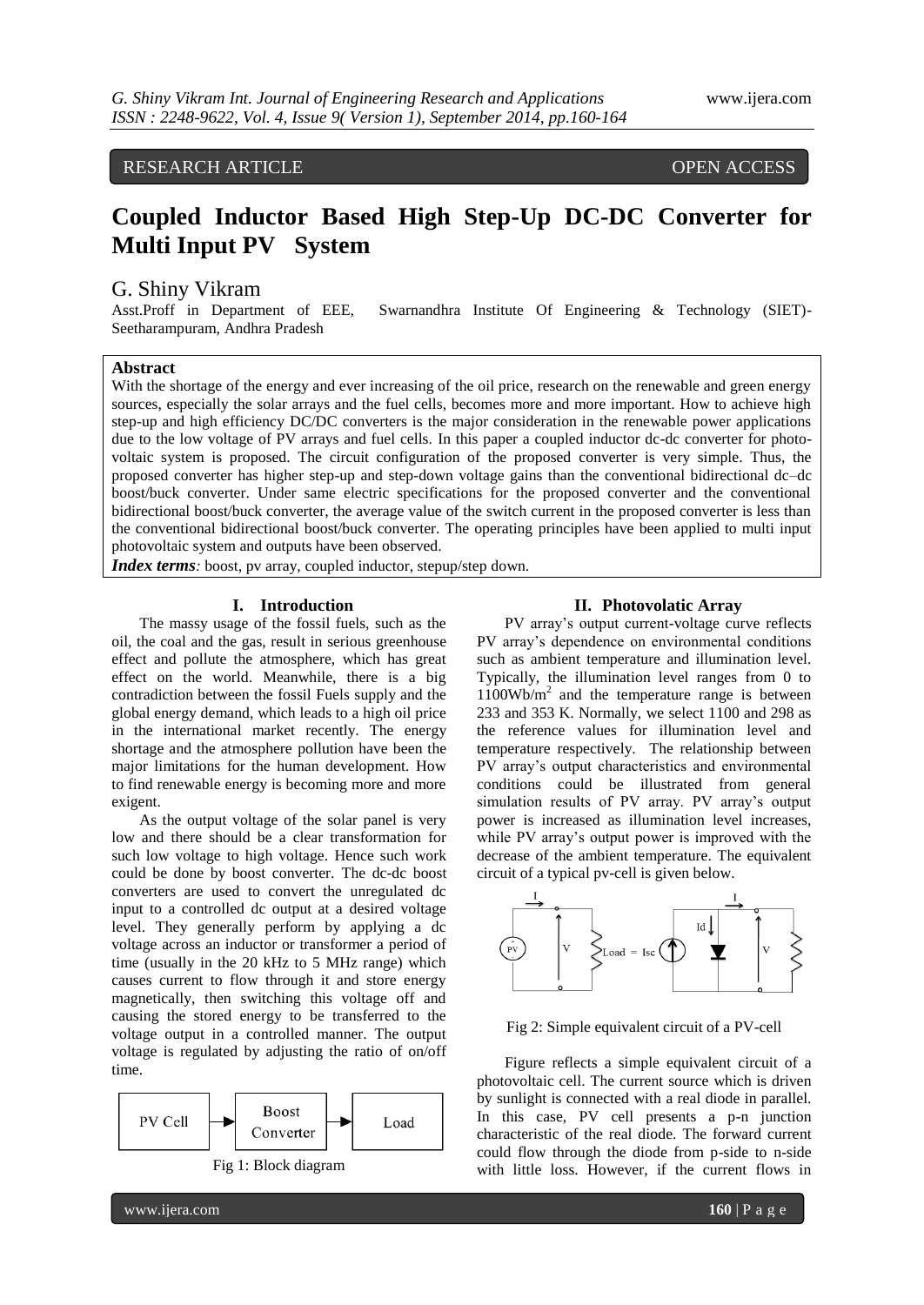reverse direction, only little reverse saturation current could get through. All the equations for modeling the PV array are analyzed based on this equivalent circuit



Fig 2.1 Mat lab model of single pv-cell

#### **III. Coupled inductor Boost converter**

**B**idirectional dc–dc converters are used to transfer the power between two dc sources in either direction. These converters are widely used in applications, such as hybrid electric vehicle energy systems, uninterrupted power supplies, fuel-cell hybrid power systems photovoltaic hybrid power systems and battery chargers .Many bidirectional dc– dc converters have been researched. The bidirectional dc–dc fly back converters are more attractive due to simple structure and easy control However; these converters suffer from high voltage stresses on the power devices due to the leakage inductor energy of the transformer. In order to recycle the leakage inductor energy and to minimize the voltage stress on the power devices, some literatures present the energy regeneration techniques to clamp the voltage stress on the power devices and to recycle the leakage inductor energy .Some literatures research the isolated bidirectional dc–dc converters, which include the half-bridge and full-bridge types .These converters can provide high step-up and step-down voltage gain by adjusting the turns ratio of the transformer. The multilevel type is a magnetic less converter, but 12 switches are used in this converter.





A modified dc–dc boost converter is presented the voltage gain of this converter is higher than the conventional dc–dc boost converter. Based on this converter, a novel bidirectional dc–dc converter is proposed, as shown in Fig. 2. The proposed converter employs a coupled inductor with same winding turns in the primary and secondary sides. Comparing to the proposed converter and the conventional bidirectional boost/buck converter, the proposed converter has the following advantages: 1) Higher step-up and stepdown voltage gains and 2) lower average value of the switch current under same electric specifications. The following sections will describe the operating principles and steady-state analysis for the step-up and step-down modes. In order to analyze the steadystate characteristics of the proposed converter, some conditions are assumed: The ON-state resistance *RDS* (*ON*) of the switches and the equivalent series resistances of the coupled inductor and capacitors are ignored; the capacitor is sufficiently large; and the voltages across the capacitor can be treated as constant.

## **3.1 .Step-Up Mode**

**The proposed converter can be used for both step up and step down modes with suitable switching of the devices.** The proposed converter in step-up mode is shown in Fig. 3. Since the primary and secondary winding turns of the coupled inductor is same, the inductance of the coupled inductor in the primary and secondary sides are expressed as

$$
L1 = L2 = L.\tag{1}
$$

Thus, the mutual inductance *M* of the coupled inductor is given by

$$
M = k\sqrt{L1 L2} = KL \tag{2}
$$

Where  $k$  is the coupling coefficient of the coupled inductor. The voltages across the primary and secondary windings of the coupled inductor are as follows:

$$
v_{L1} = L_1 \frac{di_{L1}}{dt} + M \frac{di_{L2}}{dt} = L \frac{di_{L1}}{dt} + kL \frac{di_{L2}}{dt}
$$
 (3)

$$
v_{L2} = M\frac{di_{L1}}{dt} + L_2 \frac{di_{L2}}{dt} = kL\frac{di_{L1}}{dt} + L\frac{di_{L2}}{dt}.
$$
 (4)

Since the proposed converter can be used for both continuous (CCM) and discontinuous conduction (DCM) only the continuous conduction mode (CCM) is preferred for the analysis for best understanding of the operation.

### **3.2 CCM operation**

*Mode 1:* During this time interval [*t*0*, t*1], *S*1 and *S*2 are turned on and *S*3 is turned off. The current flow path is shown in Fig. 3(a). The energy of the low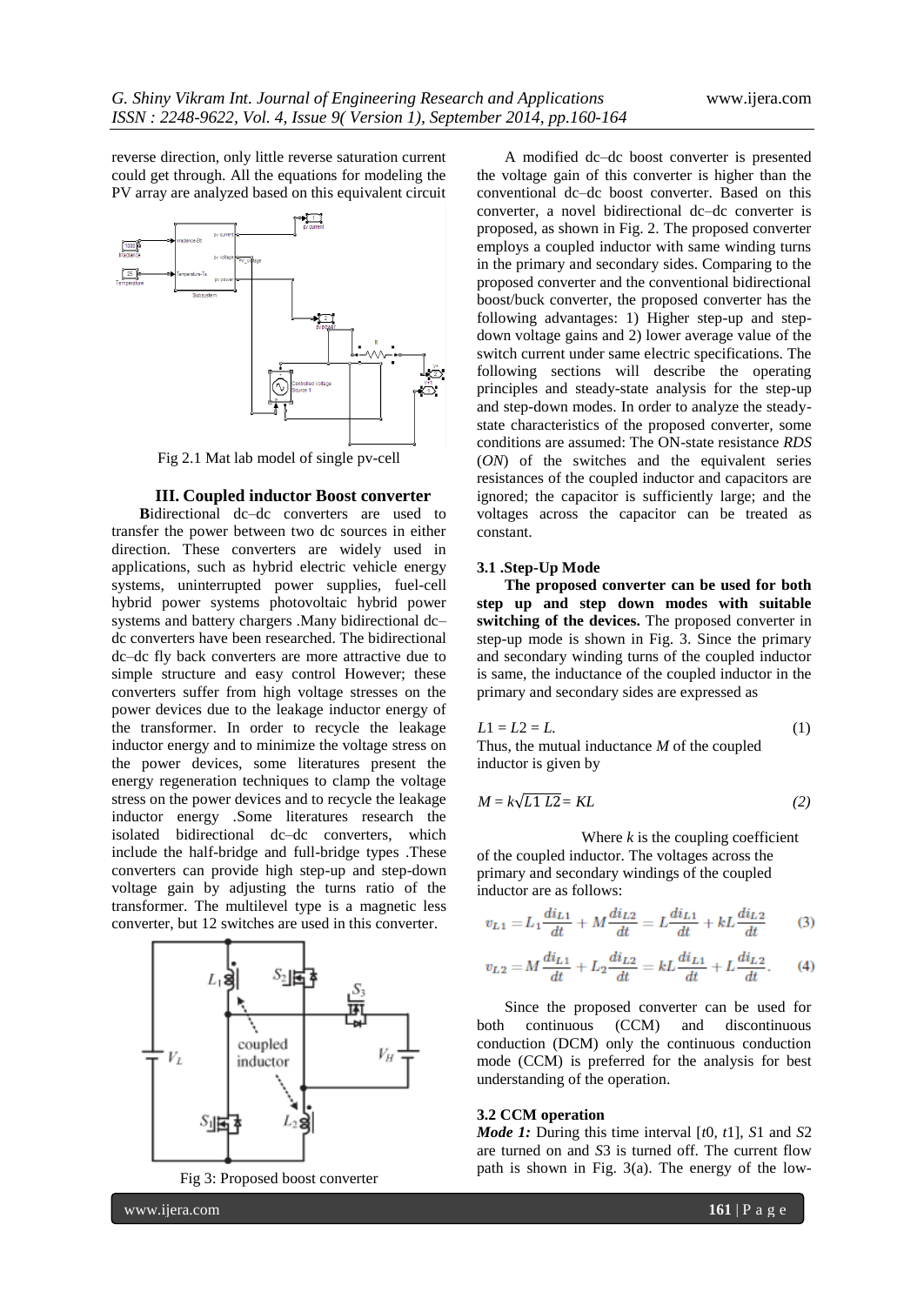voltage side *VL* is transferred to the coupled inductor. Meanwhile, the primary and secondary windings of the coupled inductor are in parallel. The energy stored in the capacitor *CH* is discharged to the load. Thus, the voltages across *L*1 and *L*2 are obtained as



$$
v_{L1} = v_{L2} = V_L. \t\t(5)
$$

Substituting (3)  $\&$  (4) in (5) we get

$$
\frac{di_{L1}(t)}{dt} = \frac{di_{L2}(t)}{dt} = \frac{V_L}{(1+k)L}, \quad t_0 \le t \le t_1. \tag{6}
$$

*Mode 2:* During this time interval, *S*1 and *S*2 are turned off and *S*3 is turned on. The current flow path is shown in Fig. The low-voltage side *VL* and the coupled inductor are in series to transfer their energies to the capacitor *CH* and the load. Meanwhile, the primary and secondary windings of the coupled inductor are in series. Thus, the following equations are found to be



$$
i_{L1} = i_{L2}
$$
\n(7)  
\n
$$
u_{L1} + u_{L2} = V_L - V_H
$$
\n(8)  
\nBy substituting above equations we get  
\n
$$
di_{L1}(t) = di_{L2}(t) = V_L - V_H
$$
\n(9)

$$
\frac{u_{L1}(t)}{dt} = \frac{u_{L2}(t)}{dt} = \frac{v_L - v_H}{2(1+k)L}, t_1 \le t \le t_2
$$
 (9)  
By using the state-space averaging method, the

following equation is derived from

$$
\frac{DV_L}{(1+k)L} + \frac{(1-D)(V_L - V_H)}{2(1+k)L} = 0
$$
\n(10)

By simplifying we get

$$
G_{CCM (step-up)} = \frac{v_H}{v_L} = \frac{1+D}{1-D}
$$
 (11)

# **IV. Matlab Model of Coupled Inductor Dc Converter for PV System**

The proposed system was developed on Mat lab/simulink in a lucid fashion and in the simple way. The model was simulated only for two inputs and can be further added depending on the requirement. The converters use two coupled inductances of same value. Typically we took a Mutual inductance block and is modeled for two windings only. The temperature of the PV panel is assumed to be 25 K and irradiance constant is assumed to be maintained at 1000.The devices were switched at high frequency. It has to be noted that S1& S2 –ON, S3-OFF and vice versa.



Fig 4 Matlab model of the proposed converter with PV system

| Self inductance $L_1$ | 15.5 µ H      |
|-----------------------|---------------|
| Self inductance $L_2$ | $15.5 \mu H$  |
| Capacitance           | 330μF         |
| Load                  | $8.82 \Omega$ |
| Switching frequency   | 50 K Hz       |
| Temperature           | 25            |
| Irradiance            |               |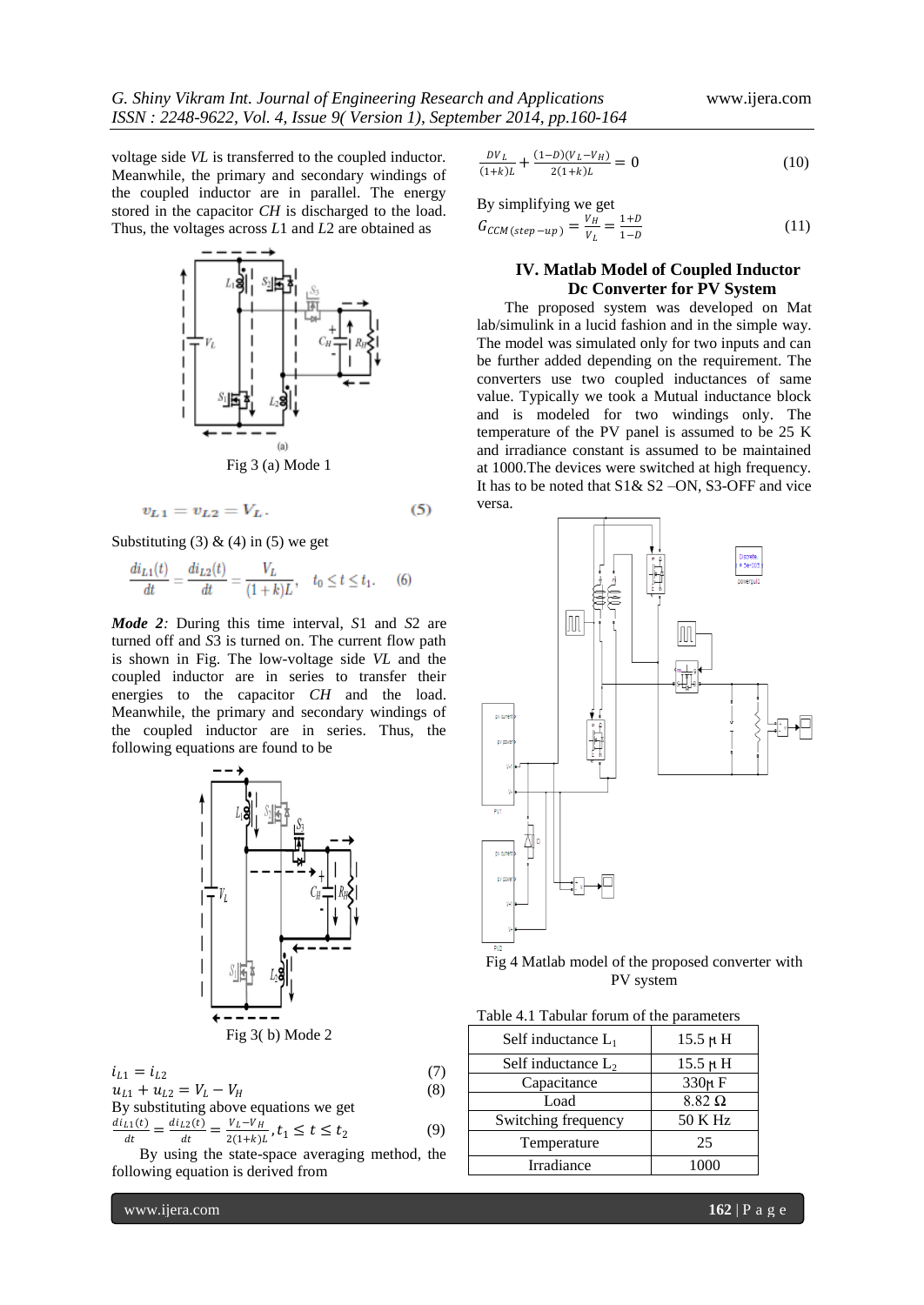## **V. Simulation results**

The performance of the proposed converter was verified using mat lab/simulink. Some experimental results in step-up are shown in Fig 5, shows the waveforms of the total input current *iL* and the coupled inductor currents *iL*1 and *iL*2 in step-up mode. It can be observed that *iL*1 is equal to *iL*2.



Fig 5(a) Combined Input to the dc converter form pv panels. $V_{in}$  = 32 V



96.7V





Fig 5 (d) Equal currents through coupling inductors  $(L_1 \& L_2)$ 



**Fig 5(e).Total input current**

## **VI. Conclusion**

The proposed dc converter is simple in construction and has more efficiency than the conventional dc-dc converter. This can be used in battery operated vehicles, and solar powered uninterrupted power supplies and can have significant use in renewable energy sources where there is a need of efficient dc conversion.

# **References**

- [1]. *Novel high step up dc to dc converter with coupled inductor and switched capacitor for a sustainable energy system* by Lung-Sheng Yang and Tsorng-Juu Liang, -IEEE TRANSACTIONS ON INDUSTRIAL ELECTRONICS, VOL. 59, NO. 1, JANUARY 2012
- [2]. *Simulation of Closed Loop Controlled Boost Converter for Solar Installation* by Athimulam Kalirasu, Subharensu Sekar Dash-SERBIAN JOURNAL OF ELECTRICAL ENGINEERING Vol. 7, No. 1, May 2010, 121-130
- [3]. *Simulation of Grid-Connected Photovoltaic System* by Jingzhe Song